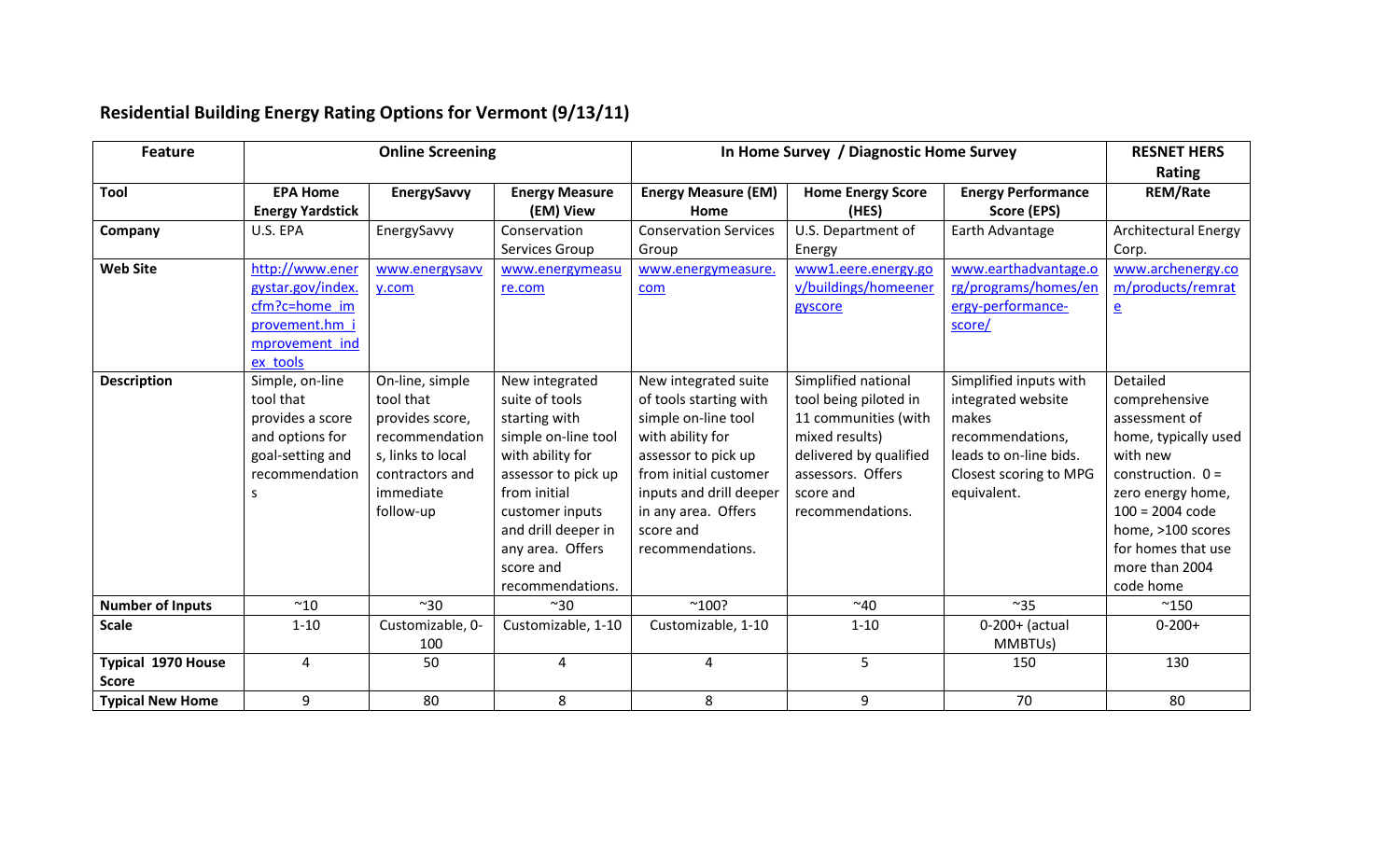| <b>Feature</b>                                                       | <b>Online Screening</b>                                                          |                                                                      |                                                                                       | In Home Survey / Diagnostic Home Survey                                            |                                                                                                            |                                                         | <b>RESNET HERS</b>                                                                                                                  |
|----------------------------------------------------------------------|----------------------------------------------------------------------------------|----------------------------------------------------------------------|---------------------------------------------------------------------------------------|------------------------------------------------------------------------------------|------------------------------------------------------------------------------------------------------------|---------------------------------------------------------|-------------------------------------------------------------------------------------------------------------------------------------|
|                                                                      |                                                                                  |                                                                      |                                                                                       |                                                                                    |                                                                                                            |                                                         | Rating                                                                                                                              |
| Tool                                                                 | <b>EPA Home</b><br><b>Energy Yardstick</b>                                       | EnergySavvy                                                          | <b>Energy Measure</b><br>(EM) View                                                    | <b>Energy Measure (EM)</b><br>Home                                                 | <b>Home Energy Score</b><br>(HES)                                                                          | <b>Energy Performance</b><br>Score (EPS)                | <b>REM/Rate</b>                                                                                                                     |
| <b>Score Basis</b>                                                   | Compares your<br>energy use to<br>other "similar<br>homes across the<br>country" | Energy analysis<br>engine allows for<br>any score type<br>generation | Sophisticated<br>energy analysis<br>engine allows for<br>any score type<br>generation | Sophisticated energy<br>analysis engine allows<br>for any score type<br>generation | Compares rated home<br>to energy use of<br>regional homes<br>broken into bins from<br><b>RECS database</b> | Absolute score of total<br>MMBtu consumption            | Normalized<br>comparison of rated<br>home to a reference<br>home that is the<br>geometric twin with<br>2004 code energy<br>features |
| <b>Site or Source Based</b>                                          | Source                                                                           | Site                                                                 | Site                                                                                  | Site                                                                               | Source                                                                                                     | Site                                                    | Site                                                                                                                                |
| <b>Normalized Based on</b><br><b>Home Size or</b><br><b>Absolute</b> | Unknown                                                                          | Unknown                                                              | User has the choice                                                                   | User has the choice                                                                | Normalized                                                                                                 | Absolute                                                | Normalized                                                                                                                          |
| <b>Accuracy</b>                                                      | Unknown                                                                          | Blasnik-advised,<br>so it should be<br>pretty accurate               | Blasnik-advised, so<br>it should be pretty<br>accurate                                | Blasnik-advised, so it<br>should be pretty<br>accurate                             | Questionable results<br>are being fixed                                                                    | Blasnik-advised, so it<br>should be pretty<br>accurate  | Reasonable for new<br>homes, deviates for<br>existing buildings                                                                     |
| Diagnostics (i.e., use<br>of blower door / duct<br>blaster)          | None                                                                             | None                                                                 | None required, but<br>can be added for<br>more accuracy                               | None required, but<br>can be added for<br>more accuracy                            | Blower door required                                                                                       | None required, but can<br>be added for more<br>accuracy | Blower door/duct<br>blaster required to<br>override default<br>values                                                               |
| <b>Asset or Operational</b>                                          | Operational                                                                      | Asset                                                                | Asset                                                                                 | Asset                                                                              | Asset                                                                                                      | Asset                                                   | Asset                                                                                                                               |
| Who completes                                                        | Homeowner                                                                        | Homeowner                                                            | Homeowner,<br>assessor or<br>contractor                                               | Trained assessor                                                                   | Qualified assessor                                                                                         | Qualified assessor                                      | <b>HERS Rater</b>                                                                                                                   |
| Capable of<br><b>Generating a HERS</b><br><b>Score</b>               | <b>No</b>                                                                        | <b>No</b>                                                            | <b>No</b>                                                                             | Not now, but maybe<br>later                                                        | <b>No</b>                                                                                                  | <b>No</b>                                               | Yes                                                                                                                                 |
| <b>Local Control</b>                                                 | <b>No</b>                                                                        | Somewhat (can<br>embed in existing<br>website such as                | Somewhat                                                                              | Somewhat                                                                           | No                                                                                                         | Somewhat                                                | <b>No</b>                                                                                                                           |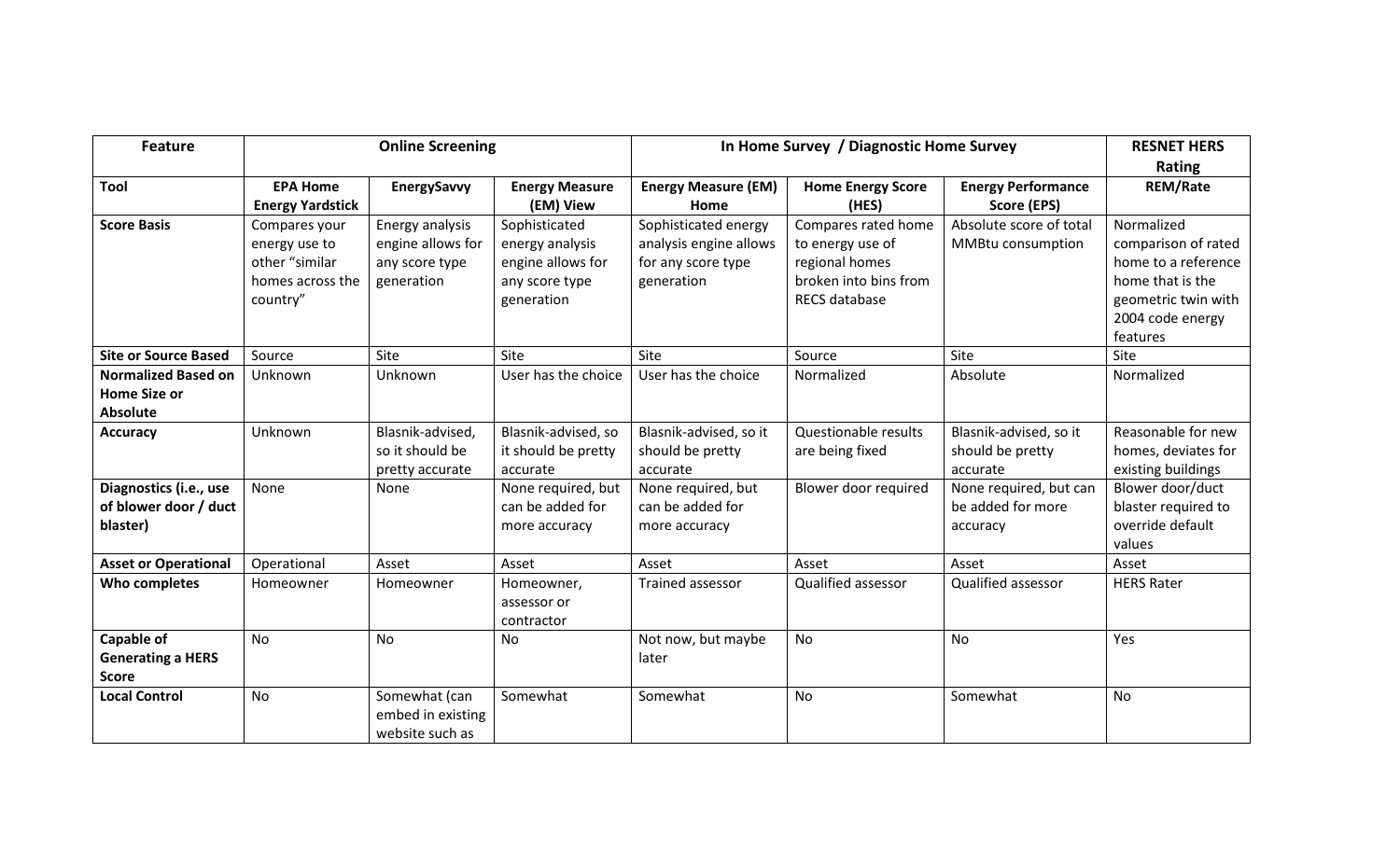|                                                                                 |                                                                                    | efficiencyvermon<br>t.com)                                                                           |                                                                          |                                                                                    |                                   |                                                                                                                                         |                              |
|---------------------------------------------------------------------------------|------------------------------------------------------------------------------------|------------------------------------------------------------------------------------------------------|--------------------------------------------------------------------------|------------------------------------------------------------------------------------|-----------------------------------|-----------------------------------------------------------------------------------------------------------------------------------------|------------------------------|
| <b>Feature</b>                                                                  | <b>Online Screening</b>                                                            |                                                                                                      |                                                                          | In Home Survey / Diagnostic Home Survey                                            |                                   |                                                                                                                                         | <b>RESNET HERS</b><br>Rating |
| <b>Tool</b>                                                                     | <b>EPA Home</b><br><b>Energy Yardstick</b>                                         | EnergySavvy                                                                                          | <b>Energy Measure</b><br>(EM) View                                       | <b>Energy Measure (EM)</b><br>Home                                                 | <b>Home Energy Score</b><br>(HES) | <b>Energy Performance</b><br>Score (EPS)                                                                                                | <b>REM/Rate</b>              |
| Flexible/layered                                                                | No                                                                                 | <b>No</b>                                                                                            | Yes, significantly                                                       | Yes, significantly                                                                 | <b>No</b>                         | <b>No</b>                                                                                                                               | Detailed or Simple           |
| <b>Recommends</b><br>Improvements?                                              | <b>Not</b><br>automatically,<br>but will provide<br>generic<br>recommendation<br>S | Yes                                                                                                  | Yes                                                                      | Yes                                                                                | Yes                               | Yes                                                                                                                                     | <b>No</b>                    |
| <b>Integrated System</b><br>from Assessment to<br><b>Recommendations</b>        | <b>No</b>                                                                          | Yes                                                                                                  | Yes                                                                      | Yes                                                                                | <b>No</b>                         | Yes                                                                                                                                     | <b>No</b>                    |
| <b>Cost to User</b><br>Note: does not<br>include professional<br>assessor fees) | Free to web user                                                                   | Free to web user                                                                                     | Free to web user                                                         | Program (EVT) would<br>need to determine                                           | Free                              | Program (EVT) would<br>need to determine                                                                                                | \$800                        |
| <b>Program Costs</b>                                                            | N/A                                                                                | $$15-$100k+$ ,<br>depending on<br>set-up factors,<br>plus on-going<br>maintenance<br>fees, as needed | If just EMView,<br>would be less than<br>full suite cost (see<br>EMHome) | \$200-\$300k initial set-<br>up cost, \$10k/month<br>service fee for full<br>suite | Free $(?)$                        | \$120k for set-up, plus<br>~\$100k/year (based on<br>volume, number of<br>auditors and<br>transactions; could<br>potentially negotiate) | EVT owns local<br>license    |
| <b>Greenhouse Gas</b><br><b>Rating</b>                                          | Yes                                                                                | <b>No</b>                                                                                            | Optional                                                                 | Optional                                                                           | No                                | Yes                                                                                                                                     | Optional                     |